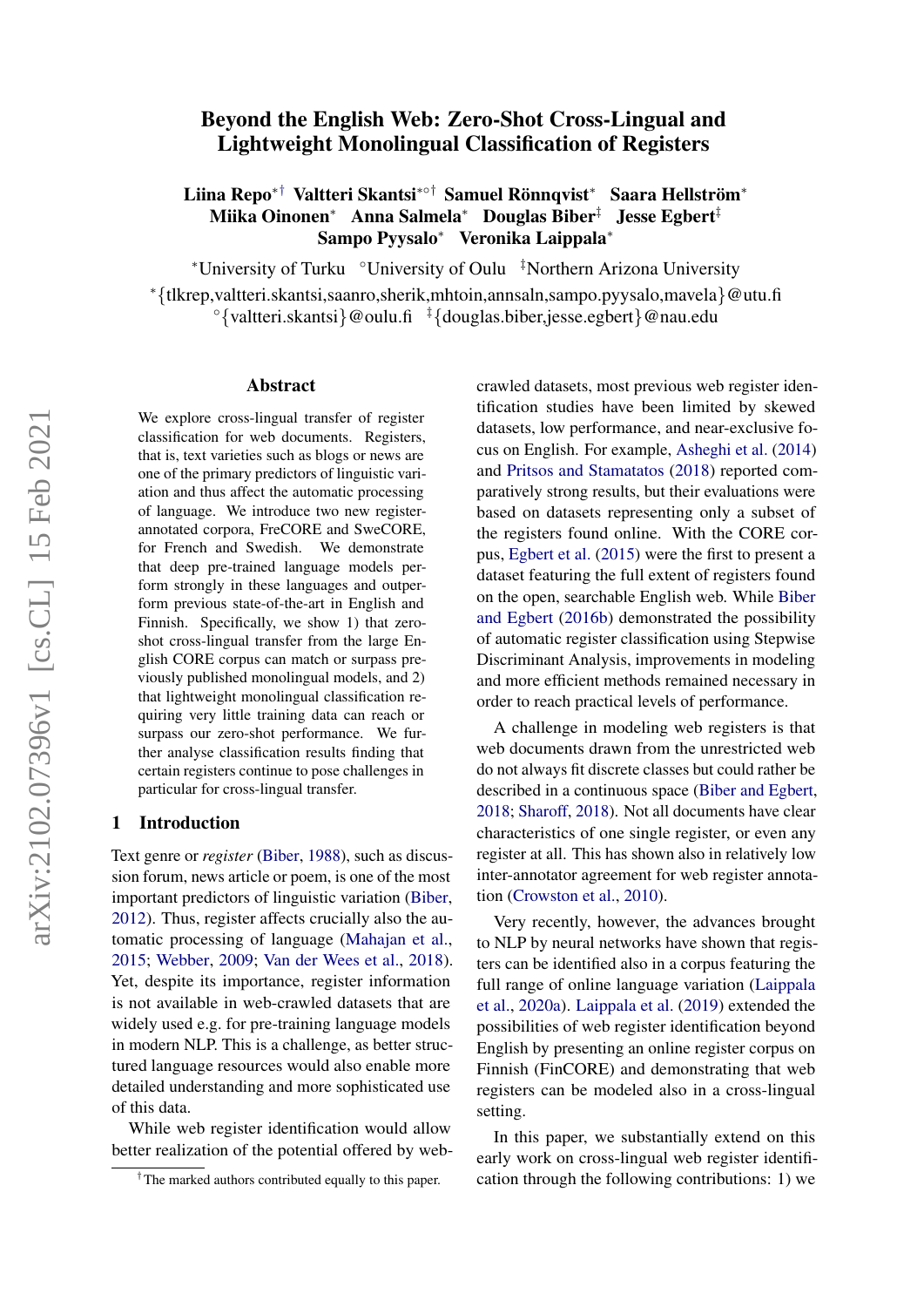<span id="page-1-1"></span>

| <b>General register category</b> | <b>English</b> | Finnish   | French    | <b>Swedish</b> |
|----------------------------------|----------------|-----------|-----------|----------------|
| <b>NA</b> Narrative              | $36.46\%$      | 34.95 %   | $22.33\%$ | 28.32 %        |
| IN Informational description     | $19.24\%$      | 17.03 $%$ | 20.74%    | 27.68%         |
| OP Opinion                       | $16.23\%$      | $15.23\%$ | 6.33 $%$  | 6.60%          |
| ID Interactive discussion        | 6.77 $%$       | 6.29 $%$  | $8.03\%$  | $3.57\%$       |
| HI How-to/Instructions           | $3.08 \%$      | 6.47 $%$  | 3.08 $%$  | 2.80%          |
| IP Informational persuasion      | $2.75\%$       | $20.04\%$ | 24.15 %   | $16.82\%$      |
| LY Lyrical                       | $1.32\%$       | $0.00\%$  | $0.33\%$  | $0.14\%$       |
| SP Spoken                        | 1.21 $%$       | $0.00\%$  | $0.83\%$  | 0.14%          |
| Empty                            | $1.20 \%$      | $0.00\%$  | $0.00\%$  | $0.00\%$       |
| <b>Hybrids</b>                   | 11.74 $%$      | $0.00\%$  | 14.19 $%$ | 13.93 %        |
| <b>Total</b>                     | 48452          | 2226      | 1818      | 2182           |

Table 1: Proportional register distribution and total number of documents in CORE, FinCORE, FreCORE and SweCORE. Hybrids include all documents annotated with several register labels, and Empty refers to documents not assigned any label.

introduce manually annotated web register datasets for two new languages, French and Swedish, 2) we demonstrate competitive performance for crosslingual transfer of a register classification model from English to other languages in a zero-shot setting, and 3) we analyze zero-shot vs. monolingual training for register classification and remaining challenges in both. In particular, using Transformer-based pre-trained language models, we show that a zero-shot cross-lingual approach outperforms monolingual results achieved by a previously proposed state-of-the-art method for all the three language pairs (En-Fr, En-Sv, and En-Fi), and that strong monolingual performance can be achieved with limited training data.

# <span id="page-1-2"></span>2 Data

We use four register-annotated corpora representing the unrestricted open web: the English CORE and Finnish FinCORE, which have been introduced in previous work [\(Egbert et al.,](#page-6-2) [2015;](#page-6-2) [Laippala et al.,](#page-6-8) [2019\)](#page-6-8), and two new corpora, FreCORE for French and SweCORE for Swedish. These novel datasets are released under open licences together with this paper.<sup>[1](#page-1-0)</sup> With these new resources, the possibilities for web register identification expand substantially.

FreCORE and SweCORE are random samples of the 2017 CoNLL datasets [\(Ginter et al.,](#page-6-9) [2017\)](#page-6-9) originally drawn from Common Crawl. Both datasets were deduplicated using Onion (Pomikálek, [2011\)](#page-6-10) with 0.7 threshold and n-gram length of 5. All material not belonging to the body of text, such as boilerplate, was removed. Titles, however, were

preserved. The cleaning and pre-processing steps follow the procedure suggested in [Laippala et al.](#page-6-11) [\(2020b\)](#page-6-11). The register annotation of the datasets was conducted individually by two trained annotators with a linguistics background. Uncertain cases were discussed and resolved together with an annotation supervisor. The inter-annotator agreement, counted prior to the discussions, was 78% F1-score for FreCORE and 84% for SweCORE. This can be considered as a lower bound.

All datasets are similarly annotated across languages, and they all apply the same hierarchical register class taxonomy originally introduced for CORE. It includes eight main registers (e.g., Narrative) and approximately 30 sub-registers (e.g., News report within Narrative). The main and subregister categories are illustrated in the appendix. When a document shares characteristics of several registers, it can be assigned several labels both at the main and sub-register level. These documents are called *hybrids*. As our focus in this paper is on general register categories, we initially pre-process all four corpora to remove the more specific subregister labels.

The general register categories and their distributions as well as the average document length and standard deviation for all classes are presented in Table [1](#page-1-1) and Table [2,](#page-2-0) respectively. The register class Empty consists of texts whose register the annotators could not agree on. Due to the very small number of each type of hybrid label combination in the data, in Tables [1](#page-1-1) and [2,](#page-2-0) the class Hybrids includes all documents that have more than one label. Table [1](#page-1-1) reveals that the register distributions in the four languages are broadly similar, featuring Narrative, Informational description, and

<span id="page-1-0"></span><sup>1</sup>Available at [https://github.com/TurkuNLP/](https://github.com/TurkuNLP/Multilingual-register-corpora) [Multilingual-register-corpora](https://github.com/TurkuNLP/Multilingual-register-corpora)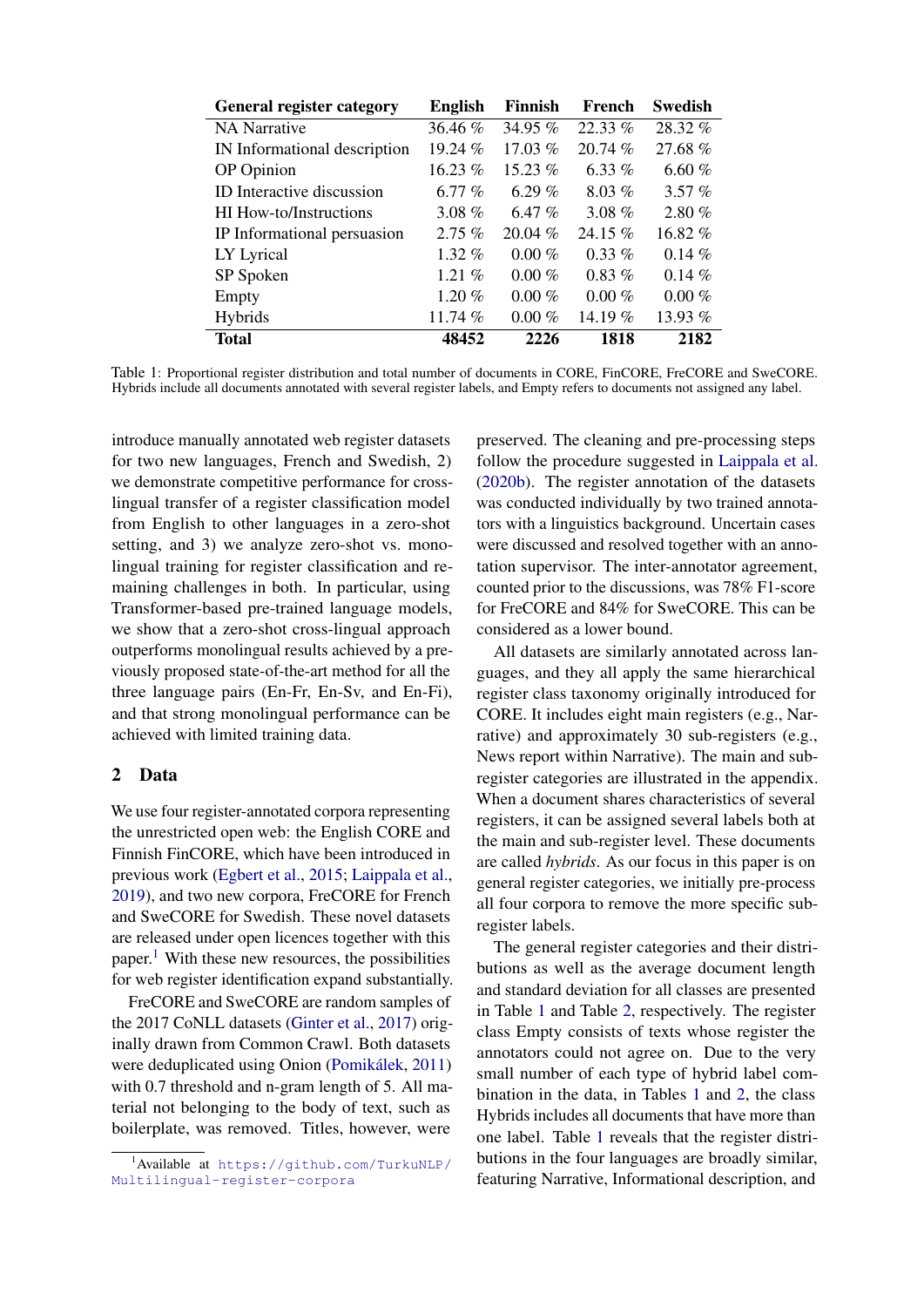<span id="page-2-0"></span>

| Register  | English |      | Finnish |                          | French |      | Swedish |      |
|-----------|---------|------|---------|--------------------------|--------|------|---------|------|
|           | mean    | std. | mean    | std.                     | mean   | std. | mean    | std. |
| <b>NA</b> | 1081    | 2490 | 649     | 2170                     | 623    | 2284 | 602     | 2461 |
| IP        | 1066    | 3370 | 301     | 391                      | 325    | 493  | 426     | 2225 |
| IN        | 1353    | 3373 | 989     | 4755                     | 1446   | 9688 | 323     | 626  |
| <b>OP</b> | 1595    | 4021 | 739     | 1188                     | 857    | 1835 | 1055    | 1825 |
| H I       | 1007    | 1402 | 277     | 285                      | 623    | 1130 | 437     | 508  |
| ID        | 1079    | 4042 | 2017    | 8907                     | 970    | 1579 | 577     | 885  |
| IX        | 468     | 1114 |         |                          | 387    | 314  | 263     | 225  |
| <b>SP</b> | 2047    | 3335 |         |                          | 999    | 939  | 525     | 178  |
| Empty     | 13345   | 3215 |         |                          |        |      |         |      |
| Hybrids   | 1290    | 3141 |         | $\overline{\phantom{0}}$ | 1170   | 3296 | 859     | 1207 |
| All       | 1083    | 2747 | 713     | 3295                     | 703    | 3900 | 482     | 1446 |

Table 2: Average length (number of words) and standard deviation of Finnish, French, Swedish and English documents.

hybrids among the four most frequent categories. The top four also include Informational persuasion in FinCORE, FreCORE, and SweCORE, while in CORE this label is relatively infrequent. Additionally, Opinion is notably more frequent in CORE and FinCORE than in FreCORE and SweCORE. These differences may reflect differences in data compilation. Table [2](#page-2-0) shows that, on average, English documents are longer than documents in other languages, whereas Swedish documents tend to be shortest. Overall the number of words in a document in most of the classes show large variation, with the longest documents containing tens of thousands of words.

## <span id="page-2-2"></span>3 Experimental setup

The architectures and models we are using are pre-sented below.<sup>[2](#page-2-1)</sup> We perform multi-label document classification, where each document can have zero, one, or several register labels. The experiments are divided into 1) a monolingual setup with training and evaluation on Finnish, French, Swedish, and English (as reference), and 2) a zero-shot crosslingual setup with training on English and evaluation on the other languages.

BERT, Bidirectional Encoder Representations from Transformers [\(Devlin et al.,](#page-6-12) [2019\)](#page-6-12) is a stateof-the-art deep bidirectional language model pretrained on large unlabelled corpora. BERT's architecture is a multi-layer Transformer encoder that is based on the original Transformer architecture introduced by [Vaswani et al.](#page-7-2) [\(2017\)](#page-7-2). We use cased BERT models (TensorFlow versions) through

the Huggingface Transformers library [\(Wolf et al.,](#page-7-3) [2020\)](#page-7-3) with the following language-specific models: the original English BERT, Finnish FinBERT [\(Virtanen et al.,](#page-7-4) [2019\)](#page-7-4), French FlauBERT [\(Le et al.,](#page-6-13) [2020\)](#page-6-13) and Swedish KB-BERT [\(Malmsten et al.,](#page-6-14) [2020\)](#page-6-14). Additionally, we use Multilingual BERT (mBERT) [\(Devlin et al.,](#page-6-12) [2019\)](#page-6-12), which was pretrained on monolingual Wikipedia corpora from 104 languages with a shared multilingual vocabulary.

XLM-RoBERTa (XLM-R, [Conneau et al.](#page-6-15) [\(2020\)](#page-6-15)) is a multilingual language model that follows the Cross-lingual Language Modeling (XLM) approach [\(Conneau and Lample,](#page-6-16) [2019\)](#page-6-16) and is based on the RoBERTa model [\(Liu et al.,](#page-6-17) [2019\)](#page-6-17), which shares the architecture of BERT. The authors argue that XLM and mBERT are undertuned and that the improved and prolonged training procedure of RoBERTa in combination with more data – on average two orders of magnitude more for low-resource languages – is key to improving cross-lingual performance. XLM-R is trained on 2.5TB of filtered Common Crawl [\(Wenzek et al.,](#page-7-5) [2020\)](#page-7-5) data comprising of monolingual texts in 100 languages. It is claimed to be the first multilingual model to outperform monolingual models, as well as Multilingual BERT in a number of experiments [\(Conneau et al.,](#page-6-15) [2020;](#page-6-18) Libovický et al., 2020; [Tanase et al.,](#page-6-19) [2020\)](#page-6-19).

We also apply a CNN (Convolutional Neural Network) based architecture following [Kim](#page-6-20) [\(2014\)](#page-6-20), as our baseline model. We modify the cross-lingual CNN used by [Laippala et al.](#page-6-8) [\(2019\)](#page-6-8) to a multilabel setting. We use the multilingual word vectors introduced by [Conneau et al.](#page-6-21) [\(2018\)](#page-6-21). The CNN employs a convolution layer with ReLU activation,

<span id="page-2-1"></span><sup>&</sup>lt;sup>2</sup>The code is available at: [https://github.com/](https://github.com/TurkuNLP/Multilingual-register-corpora) [TurkuNLP/Multilingual-register-corpora](https://github.com/TurkuNLP/Multilingual-register-corpora)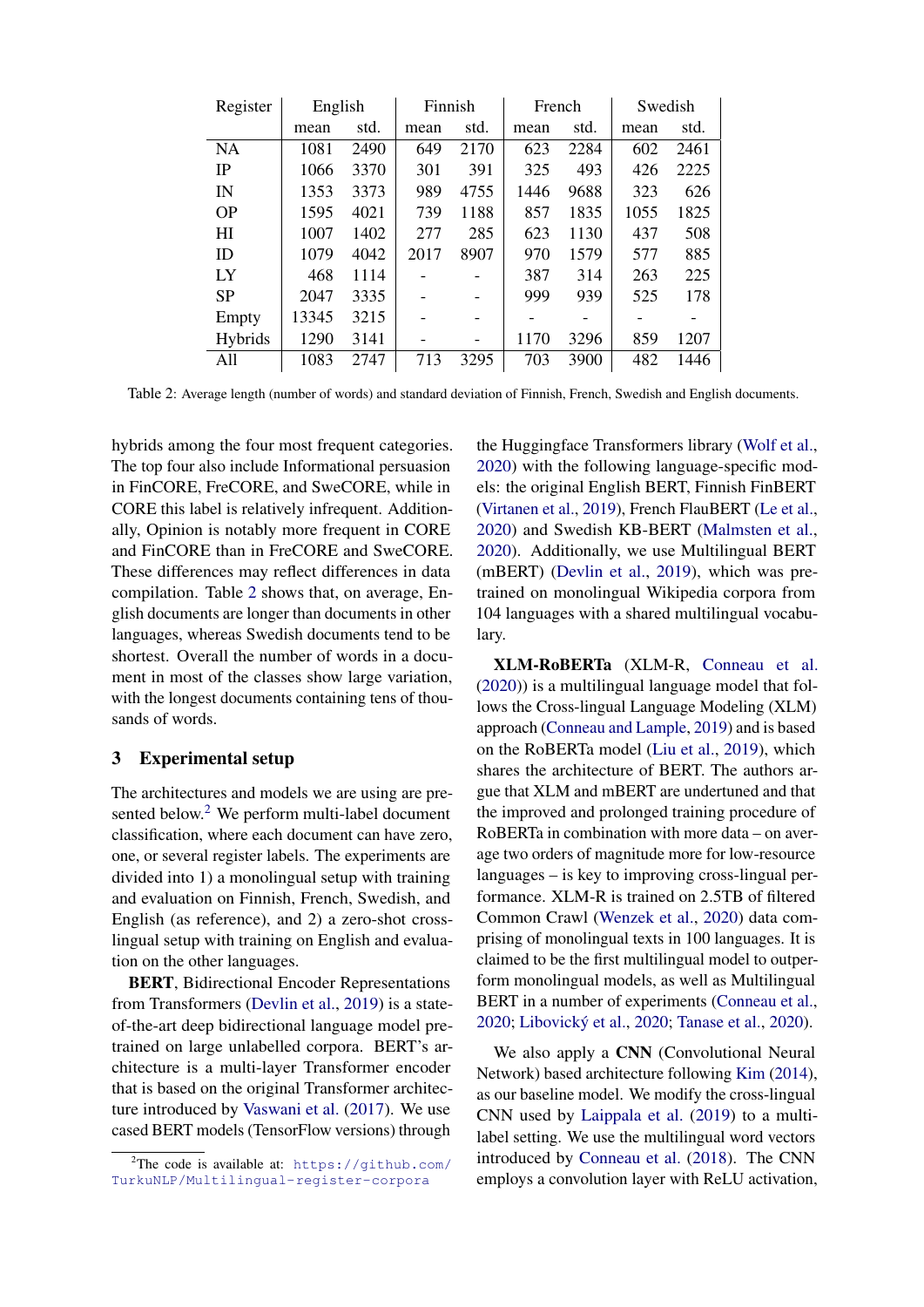<span id="page-3-0"></span>

|                   | <b>Monolingual</b> |          |        |          | <b>Cross-lingual</b> |         |          |        |          |        |
|-------------------|--------------------|----------|--------|----------|----------------------|---------|----------|--------|----------|--------|
| Model             | Train-             | Dev      |        | Test     |                      | Train-  | Dev      |        | Test     |        |
|                   | Test               | $F1(\%)$ | Std.   | $F1(\%)$ | Std.                 | Test    | $F1(\%)$ | Std.   | $F1(\%)$ | Std.   |
| <b>CNN</b>        | Fi                 | 59.04    | (0.67) | 58.04    | (1.02)               | En-Fi   | 40.53    | (1.11) | 41.56    | (0.20) |
| mBERT             | Fi                 | 65.91    | (0.85) | 64.83    | (1.16)               | En-Fi   | 51.02    | (2.92) | 50.21    | (0.74) |
| XLM-R large       | Fi                 | 76.25    | (0.45) | 73.18    | (1.35)               | En-Fi   | 61.60    | (2.01) | 61.35    | (1.26) |
| FinBERT           | Fi                 | 76.28    | (1.23) | 72.98    | (0.74)               |         |          |        |          |        |
| <b>CNN</b>        | Fr                 | 59.78    | (1.10) | 58.14    | (1.10)               | $En-Fr$ | 46.44    | (0.51) | 46.78    | (1.80) |
| mBERT             | Fr                 | 70.74    | (1.67) | 68.66    | (0.63)               | En-Fr   | 56.73    | (1.54) | 55.04    | (0.66) |
| XLM-R large       | Fr                 | 77.38    | (0.51) | 76.92    | (0.24)               | $En-Fr$ | 65.66    | (0.52) | 64.27    | (1.58) |
| FlauBERT large    | Fr                 | 73.93    | (0.93) | 72.56    | (1.40)               |         |          |        |          |        |
| <b>CNN</b>        | Sv                 | 69.43    | (0.56) | 67.89    | (1.01)               | $En-Sv$ | 43.74    | (0.82) | 43.78    | (1.00) |
| mBERT             | Sv                 | 76.91    | (0.45) | 76.43    | (0.46)               | $En-Sv$ | 62.37    | (0.82) | 62.53    | (0.78) |
| XLM-R large       | Sv                 | 82.61    | (0.37) | 83.04    | (0.62)               | $En-Sv$ | 70.49    | (0.58) | 69.22    | (1.66) |
| <b>KB-BERT</b>    | Sv                 | 80.15    | (0.50) | 80.75    | (0.09)               |         |          |        |          |        |
| <b>CNN</b>        | En                 | 64.56    | (0.78) | 64.03    | (0.30)               |         |          |        |          |        |
| mBERT             | En                 | 72.80    | (0.21) | 73.06    | (0.09)               |         |          |        |          |        |
| XLM-R large       | En                 | 75.80    | (0.12) | 75.68    | (0.05)               |         |          |        |          |        |
| <b>BERT</b> large | En                 | 74.01    | (0.42) | 74.07    | (0.28)               |         |          |        |          |        |

Table 3: Monolingual and zero-shot cross-lingual classification results (N=3). Best results for each experiment shown in bold.

a max-pooling layer and sigmoid activation.

The French and Swedish data were divided into training, development and test sets using stratified sampling with a 50/20/30 split. For BERT-based models we used large model size when available to maximize model performance. We used the maximum sequence length of 512 tokens (with truncation at the end) and batch size of 7, and performed a grid search on learning rate  $(8e^{-6} - 6e^{-5})$  and number of training epochs (3–7). For the CNN, we performed a grid search on the kernel size (1–2), learning rate  $(1e^{-4}-1e^{-2})$ , and prediction threshold (0.4, 0.5, 0.6).

### 4 Results

In Table [3,](#page-3-0) we present the primary results on English, Finnish, French and Swedish monolingual classification with the models described in Section [3,](#page-2-2) as well as cross-lingual results with English as the source language and Finnish, French and Swedish as target languages. We report the mean and standard deviation of F1 over three repetitions.

In monolingual settings, XLM-R large performs competitively compared to monolingual models and clearly outperforms both mBERT and the CNN baseline. The lead of XLM-R over monolingual models is substantial in all cases except for the Fin-BERT model, where the two perform within one standard deviation of each other. Our results sup-

<span id="page-3-1"></span>

Figure 1: Monolingual performance when training with varying number of examples (solid lines) in relation to zero-shot cross-lingual performance when training on full English set (dotted lines). Error bars represent standard deviations (N=6).

port the claimed competitiveness of XLM-R large with monolingual models, mentioned in Section [3.](#page-2-2)

English, Finnish and French BERT models achieve similar monolingual test results (73–74% F1-score), while the Swedish KB-BERT achieves the highest F1-score (81%). The Finnish classification task is seemingly easier due to smaller number of classes, nevertheless, other factors may cause the difficulty of the task to differ between languages. For instance, the measured human inter-annotator agreements at 78% (Fr) and 84% (Sv) F1-score (see Section [2\)](#page-1-2) represent a theoretical upper bound for the classification task and reflect the tendency of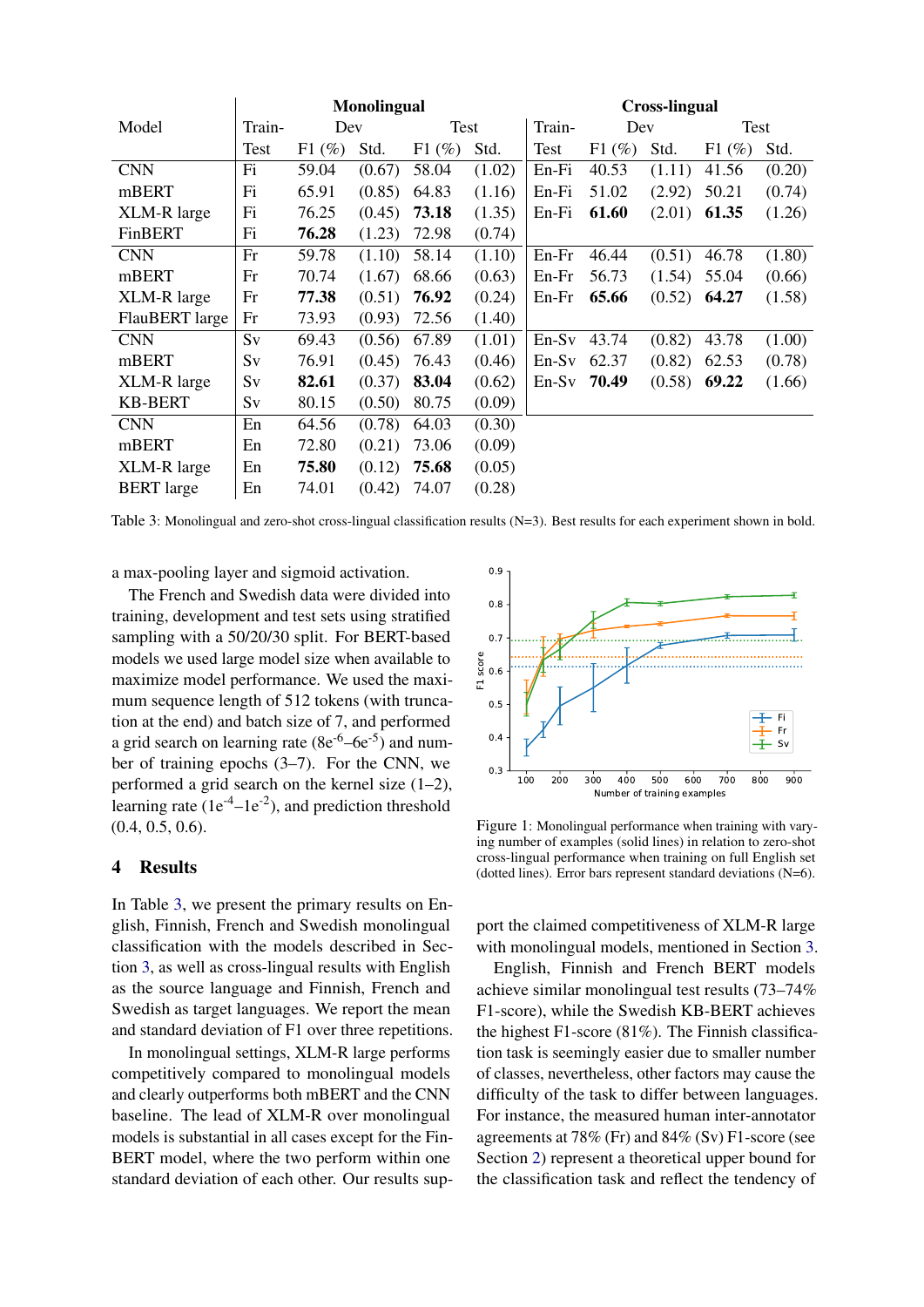<span id="page-4-0"></span>

Figure 2: Confusion matrices presenting class label observations (rows) vs. class label predictions (columns) in monolingual (upper row) and cross-lingual (lower row) settings. The numbers and coloring represent the proportions of predictions per row. HYB is a combination of all hybrid cases with multiple labels.

Swedish being easier to classify; the level of agreement has not been reported for Finnish. Although not strictly comparable, our results clearly outperform the previous state-of-the-art results achieved with the CNN [\(Laippala et al.,](#page-6-8) [2019\)](#page-6-8) in terms of F1, which in turn outperforms [Biber and Egbert](#page-6-3) [\(2016b\)](#page-6-3), who used the same corpus but in multiclass setting.

Furthermore, Table [3](#page-3-0) shows very strong zeroshot cross-lingual results with XLM-R large, with F1-scores in the 61–69% range. This represents a remarkably consistent relative decrease of 16.2– 16.6% (11.8–13.8% absolute) from the monolingual scores of XLM-R. Its lead over mBERT increases from 6.6–8.4% absolute F1 to 7.8–11.4% in the cross-lingual settings, whereas its lead over the CNN goes from 15.1–18.8% to 17.5–25.4%. Most interestingly, the zero-shot XLM-R even beats the monolingually trained CNN baselines by a significant margin for Finnish and French, while its lead remains within a standard deviation for Swedish.

In Figure [1,](#page-3-1) we illustrate the effect of training monolingual XLM-R large models with varying train set sizes and compare the performance against the reported zero-shot performance. The

optimal monolingual hyperparameter settings for each language are used, while training the model instances on 100–900 examples each. We see that zero-shot cross-lingual performance is surpassed already with about 150 training instances for French, 225 for Swedish and 400 for Finnish, while performance seems to converge around 500.

Previous studies have shown repeatedly that registers vary considerably in terms of how well they are linguistically defined and thus how well they can be automatically identified [\(Biber and Egbert,](#page-6-4) [2018,](#page-6-4) [2016a;](#page-5-3) [Laippala et al.,](#page-6-7) [2020a\)](#page-6-7). For instance, while texts in the IN (Informational description) and NA (Narrative) classes, such as Encyclopedia articles and Sports reports, have very distinctive characteristics and can be identified with a very high reliability, others, such as Information blogs in the IN class or Advice in the OP (Opinion) class receive much lower scores.

Figure [2](#page-4-0) presents confusion matrices on the predictions in monolingual and cross-lingual settings, using the best-performing model.<sup>[3](#page-4-1)</sup> For the sake of simplicity, the multi-label predictions have been

<span id="page-4-1"></span><sup>&</sup>lt;sup>3</sup>See appendix for class-specific F1 results.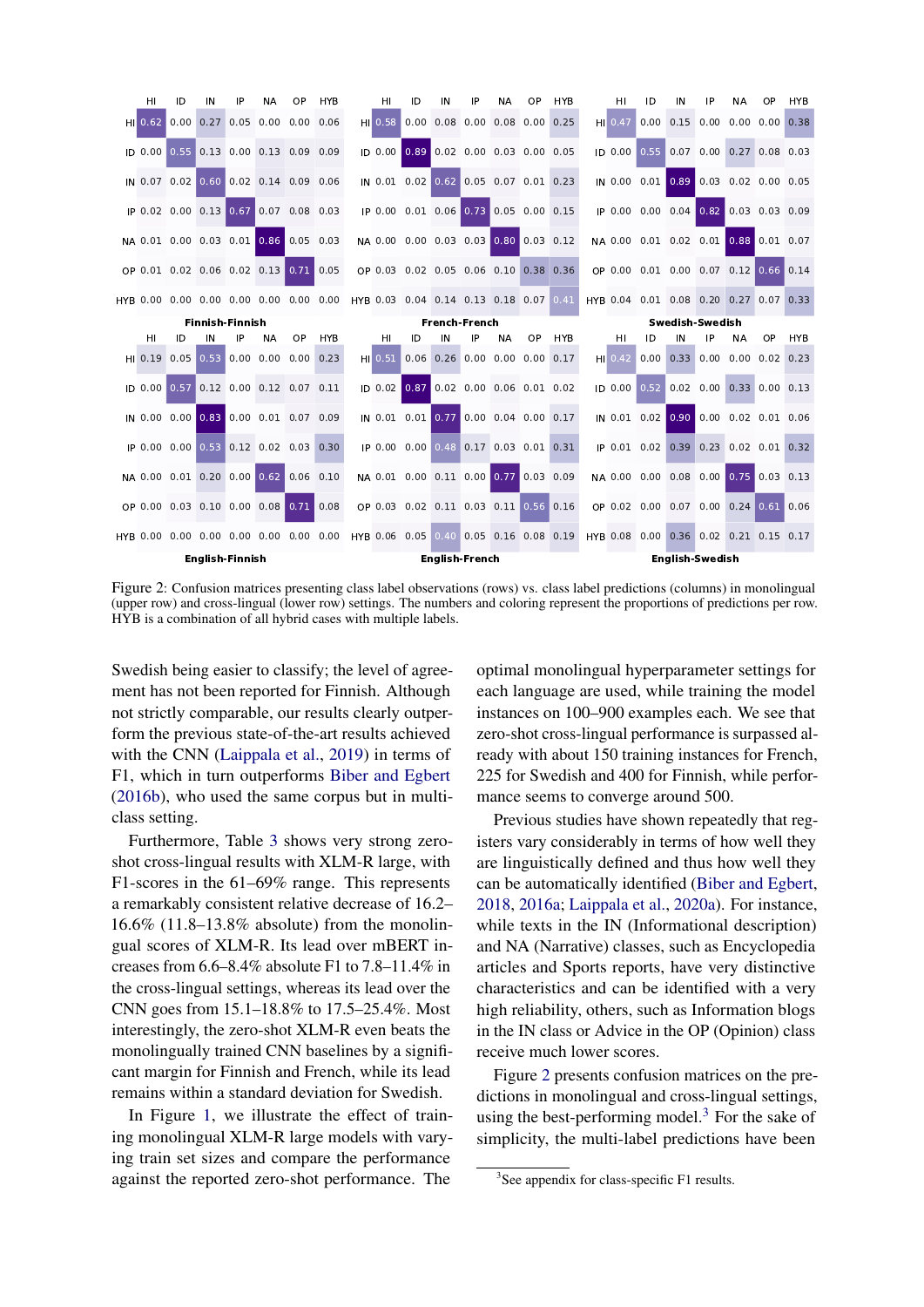collapsed into multi-class by including all hybrids under one label HYB in Figure [2.](#page-4-0) In the monolingual settings, we can see that particularly hybrids present a challenge. This is expected, as they feature characteristics of several registers. Additionally, while IP (Informational persuasion) and NA are predicted with high performance in all three languages, the other classes display more variation. For instance, ID (interactive discussion) reaches an F1-score of 90% (see appendix) in French monolingual setting, whereas in Swedish and Finnish it is frequently misclassified, most likely because of the small number of examples in the training data.

The hybrids are also frequently misclassified in cross-lingual settings. Interestingly, register classes also feature clear differences in the extent to which the cross-lingual transfer affects the identification performance. The register class IN tends to be predicted strongly in all zero-shot language pairs. This is probably due to the IN class including documents with strong cross-lingual signals. For instance, IN includes Encyclopedia articles (see appendix), such as Wikipedia texts, that tend to be very similar across languages.

While most of the non-hybrid classes experience a small drop in performance, the identification rate for IP and HI (How-to/Instructions) drops dramatically in cross-lingual settings in all language pairs. The decrease of IP can be linked to its smaller proportion in the English data (see Section [2\)](#page-1-2), but the drops experienced by IP and HI can also reflect the variation displayed by registers across languages. [Biber](#page-5-4) [\(2014\)](#page-5-4) showed that registers, such as spoken texts, display functional similarities across languages, which obviously is needed for highquality transfer in register identification. However, analyzing the English CORE registers, [Laippala](#page-6-7) [et al.](#page-6-7) [\(2020a\)](#page-6-7) noted that some registers, such as many blogs, depend highly on lexical characteristics reflecting the discussion topics. These topics, however, may vary extensively between languages. This, again, may complicate the transfer learning for these classes.

### 5 Discussion and conclusions

Despite the many opportunities that reliable recognition of text register would introduce for the analysis and use of web documents and many efforts to address this task over the years, only limited progress has been made toward unrestricted web document register classification. Previous work has

also focused almost exclusively on English.

In this study, we have introduced manual register annotation compatible with that of the large English CORE corpus for two languages previously lacking such a resource, namely French and Swedish. We also demonstrated that state-of-the-art multilingual neural language models can support zero-shot transfer of register annotations from English to a Germanic, Romance and Finnic language at levels of performance broadly comparable or better to previously published monolingual results on CORE.

Moreover, we demonstrated that small amounts of monolingual training data are needed to reach or surpass this level of performance, which attests that reliable register identification in a new language is readily attainable using current pre-trained language models. We further compared and analysed the results for monolingual and cross-lingual register classifiers, finding that certain registers as well as hybrid texts combining several register characteristics continue to pose challenges in particular for cross-lingual transfer. In future work, we will build on these results to extend multi- and cross-lingual modeling in order to create massive multilingual register-annotated web corpora.

### Acknowledgments

We thank for the financial support of the Emil Aaltonen Foundation and Academy of Finland. We also wish to acknowledge CSC – IT Center for Science, Finland, for computational resources.

#### References

- <span id="page-5-2"></span>Rezapour Noushin Asheghi, Katja Markert, and Serge Sharoff. 2014. Semi-supervised graph-based genre classification for web pages. In *Proceedings of TextGraphs-9*, pages 39–47. Association for Computational Linguistics.
- <span id="page-5-0"></span>Douglas Biber. 1988. *Variation across speech and writing*. Cambridge University Press.
- <span id="page-5-1"></span>Douglas Biber. 2012. Register as a predictor of linguistic variation. *Corpus linguistics and linguistic theory*, 8(1):9–37.
- <span id="page-5-4"></span>Douglas Biber. 2014. Using multi-dimensional analysis to explore cross-linguistic universals of register variation. *Languages in contrast*, 14(1):7–34.
- <span id="page-5-3"></span>Douglas Biber and Jesse Egbert. 2016a. [Register vari](https://doi.org/10.1177/0075424216628955)[ation on the searchable web: A multi-dimensional](https://doi.org/10.1177/0075424216628955) [analysis.](https://doi.org/10.1177/0075424216628955) *Journal of English Linguistics*, 44(2):95– 137.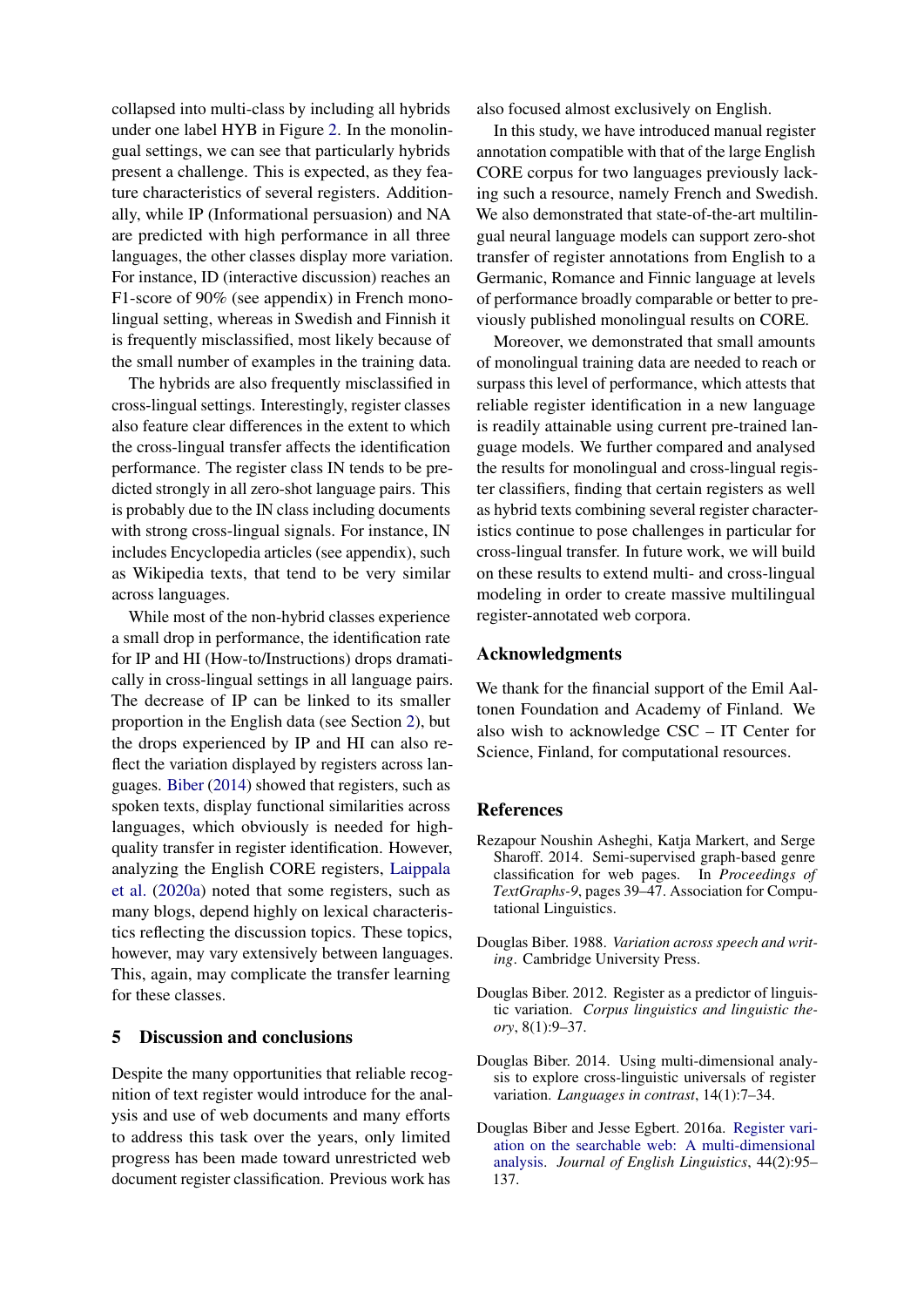- <span id="page-6-3"></span>Douglas Biber and Jesse Egbert. 2016b. Using grammatical features for automatic register identification in an unrestricted corpus of documents from the open web. *Journal of Research Design and Statistics in Linguistics and Communication Science*, 2:3–36.
- <span id="page-6-4"></span>Douglas Biber and Jesse Egbert. 2018. *Register variation online*. Cambridge University Press.
- <span id="page-6-15"></span>Alexis Conneau, Kartikay Khandelwal, Naman Goyal, Vishrav Chaudhary, Guillaume Wenzek, Francisco Guzmán, Edouard Grave, Myle Ott, Luke Zettlemoyer, and Veselin Stoyanov. 2020. Unsupervised cross-lingual representation learning at scale. arXiv preprint arXiv:1911.02116.
- <span id="page-6-16"></span>Alexis Conneau and Guillaume Lample. 2019. Crosslingual language model pretraining. In *Advances in Neural Information Processing Systems*, pages 7059–7069. Curran Associates, Inc.
- <span id="page-6-21"></span>Alexis Conneau, Guillaume Lample, Marc'Aurelio Ranzato, Ludovic Denoyer, and Hervé Jégou. 2018. Word translation without parallel data. *CoRR*, abs/1710.04087.
- <span id="page-6-6"></span>Kevin Crowston, Barbara Kwasnik, and Joseph ´ Rubleske. 2010. Problems in the use-centered development of a taxonomy of web genres. In *Genres on the Web*, pages 69–84. Springer.
- <span id="page-6-12"></span>Jacob Devlin, Ming-Wei Chang, Kenton Lee, and Kristina Toutanova. 2019. BERT: Pre-training of deep bidirectional transformers for language understanding. In *Proceedings of the 2019 Conference of the North American Chapter of the Association for Computational Linguistics: Human Language Technologies, Volume 1 (Long and Short Papers)*, pages 4171–4186. Association for Computational Linguistics.
- <span id="page-6-2"></span>Jesse Egbert, Douglas Biber, and Mark Davies. 2015. Developing a bottom-up, user-based method of web register classification. *Journal of the Association for Information Science and Technology*, 66:1817– 1831.
- <span id="page-6-9"></span>Filip Ginter, Jan Hajič, Juhani Luotolahti, Milan Straka, and Daniel Zeman. 2017. [CoNLL 2017 shared task -](http://hdl.handle.net/11234/1-1989) [Automatically annotated raw texts and word embed](http://hdl.handle.net/11234/1-1989)[dings.](http://hdl.handle.net/11234/1-1989) LINDAT/CLARIN digital library at the Institute of Formal and Applied Linguistics, Charles University.
- <span id="page-6-20"></span>Yoon Kim. 2014. [Convolutional neural networks for](https://doi.org/10.3115/v1/D14-1181) [sentence classification.](https://doi.org/10.3115/v1/D14-1181) In *Proceedings of the 2014 Conference on Empirical Methods in Natural Language Processing (EMNLP)*, pages 1746–1751. Association for Computational Linguistics.
- <span id="page-6-7"></span>Veronika Laippala, Jesse Egbert, Douglas Biber, and Aki-Juhani Kyröläinen. 2020a. Exploring the role of lexis and grammar for the stable identification of register in an unrestricted corpus of web documents. *Language resources and evaluation*.
- <span id="page-6-8"></span>Veronika Laippala, Roosa Kyllönen, Jesse Egbert, Douglas Biber, and Sampo Pyysalo. 2019. [Toward mul](https://www.aclweb.org/anthology/W19-6130)[tilingual identification of online registers.](https://www.aclweb.org/anthology/W19-6130) In *Proceedings of the 22nd Nordic Conference on Computational Linguistics*, pages 292–297. Linköping University Electronic Press.
- <span id="page-6-11"></span>Veronika Laippala, Samuel Rönnqvist, Saara Hellström, Juhani Luotolahti, Liina Repo, Anna Salmela, Valtteri Skantsi, and Sampo Pyysalo. 2020b. From web crawl to clean register-annotated corpora. In *Proceedings of the 12th Web as Corpus Workshop*, pages 14–22. European Language Resources Association.
- <span id="page-6-13"></span>Hang Le, Loïc Vial, Jibril Frej, Vincent Segonne, Maximin Coavoux, Benjamin Lecouteux, Alexandre Allauzen, Benoît Crabbé, Laurent Besacier, and Didier Schwab. 2020. [FlauBERT: Unsupervised language](https://www.aclweb.org/anthology/2020.lrec-1.302) [model pre-training for French.](https://www.aclweb.org/anthology/2020.lrec-1.302) In *Proceedings of the 12th Language Resources and Evaluation Conference*, pages 2479–2490. European Language Resources Association.
- <span id="page-6-18"></span>Jindřich Libovický, Rudolf Rosa, and Alexander Fraser. 2020. On the language neutrality of pretrained multilingual representations. arXiv preprint arXiv:2004.05160.
- <span id="page-6-17"></span>Yinhan Liu, Myle Ott, Naman Goyal, Jingfei Du, Mandar Joshi, Danqi Chen, Omer Levy, Mike Lewis, Luke Zettlemoyer, and Veselin Stoyanov. 2019. RoBERTa: A robustly optimized BERT pretraining approach. arXiv preprint arXiv:1907.11692.
- <span id="page-6-0"></span>Anuj Mahajan, Sharmistha Jat, and Shourya Roy. 2015. [Feature selection for short text classification using](https://doi.org/10.18653/v1/K15-1034) [wavelet packet transform.](https://doi.org/10.18653/v1/K15-1034) In *Proceedings of the Nineteenth Conference on Computational Natural Language Learning*, pages 321–326. Association for Computational Linguistics.
- <span id="page-6-14"></span>Martin Malmsten, Love Börjeson, and Chris Haffenden. 2020. Playing with words at the national library of Sweden – making a Swedish BERT. arXiv preprint arXiv:2007.01658.
- <span id="page-6-10"></span>Jan Pomikálek. 2011. Removing boilerplate and du*plicate content from web corpora*. Ph.D. thesis, Masaryk university, Faculty of informatics.
- <span id="page-6-1"></span>Dimitrios Pritsos and Efstathios Stamatatos. 2018. [Open set evaluation of web genre identification.](https://doi.org/10.1007/s10579-018-9418-y) *Language Resources and Evaluation*, 52(4):949– 968.
- <span id="page-6-5"></span>Serge Sharoff. 2018. Functional text dimensions for the annotation of web corpora. *Corpora*, 1(13):65– 95.
- <span id="page-6-19"></span>Mircea-Adrian Tanase, Dumitru-Clementin Cercel, and Costin-Gabriel Chiru. 2020. UPB at SemEval-2020 task 12: Multilingual offensive language detection on social media by fine-tuning a variety of BERT-based models. arXiv preprint arXiv:2010.13609.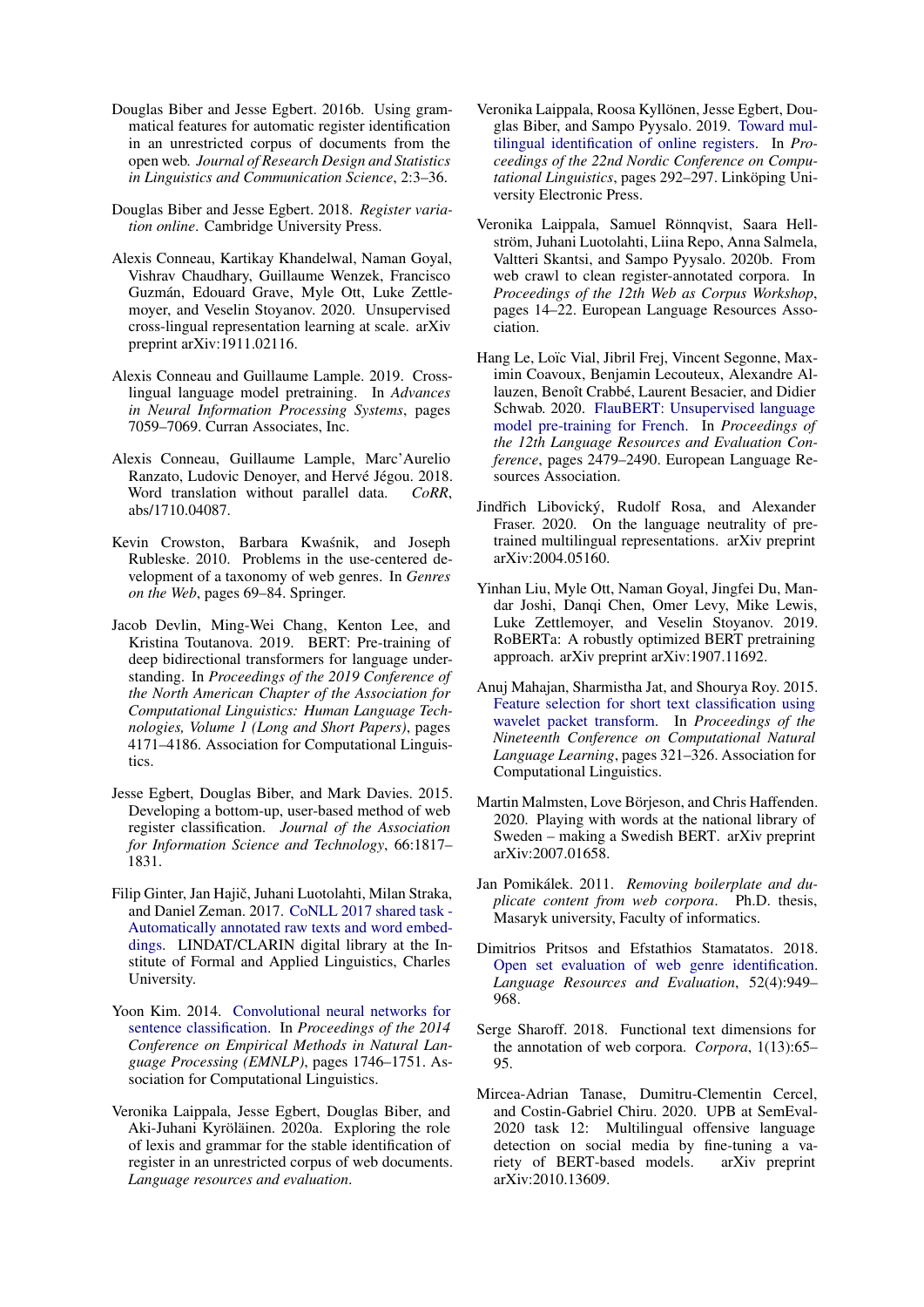- <span id="page-7-2"></span>Ashish Vaswani, Noam Shazeer, Niki Parmar, Jakob Uszkoreit, Llion Jones, Aidan N Gomez, Łukasz Kaiser, and Illia Polosukhin. 2017. Attention is all you need. In *Advances in neural information processing systems*, pages 5998–6008. Curran Associates, Inc.
- <span id="page-7-4"></span>Antti Virtanen, Jenna Kanerva, Rami Ilo, Jouni Luoma, Juhani Luotolahti, Tapio Salakoski, Filip Ginter, and Sampo Pyysalo. 2019. Multilingual is not enough: BERT for Finnish. arXiv preprint arXiv:1912.07076.
- <span id="page-7-0"></span>Bonnie Webber. 2009. Genre distinctions for discourse in the Penn TreeBank. In *Proceedings of the Joint Conference of the 47th Annual Meeting of the ACL and the 4th International Joint Conference on Natural Language Processing of the AFNLP*, pages 674– 682. Association for Computational Linguistics.
- <span id="page-7-1"></span>Marlies Van der Wees, Arianna Bisazza, and Christof Monz. 2018. Evaluation of machine translation performance across multiple genres and languages. In *Proceedings of the Eleventh International Conference on Language Resources and Evaluation (LREC 2018)*. European Language Resources Association (ELRA).
- <span id="page-7-5"></span>Guillaume Wenzek, Marie-Anne Lachaux, Alexis Conneau, Vishrav Chaudhary, Francisco Guzmán, Armand Joulin, and Edouard Grave. 2020. Ccnet: Extracting high quality monolingual datasets from web crawl data. In *Proceedings of the 12th Conference on Language Resources and Evaluation (LREC 2020)*, pages 4003–4012. European Language Resources Association.
- <span id="page-7-3"></span>Thomas Wolf, Julien Chaumond, Lysandre Debut, Victor Sanh, Clement Delangue, Anthony Moi, Pierric Cistac, Morgan Funtowicz, Joe Davison, Sam Shleifer, et al. 2020. Transformers: State-of-theart natural language processing. In *Proceedings of the 2020 Conference on Empirical Methods in Natural Language Processing: System Demonstrations*, pages 38–45. Association for Computational Linguistics.

# A Appendix

Tables [4](#page-8-0) and [5](#page-8-1) present the detailed results for the zero-shot cross-lingual and monolingual register classification experiments, respectively. Table [6](#page-8-2) presents the register taxonomy with the main registers and their sub-registers.